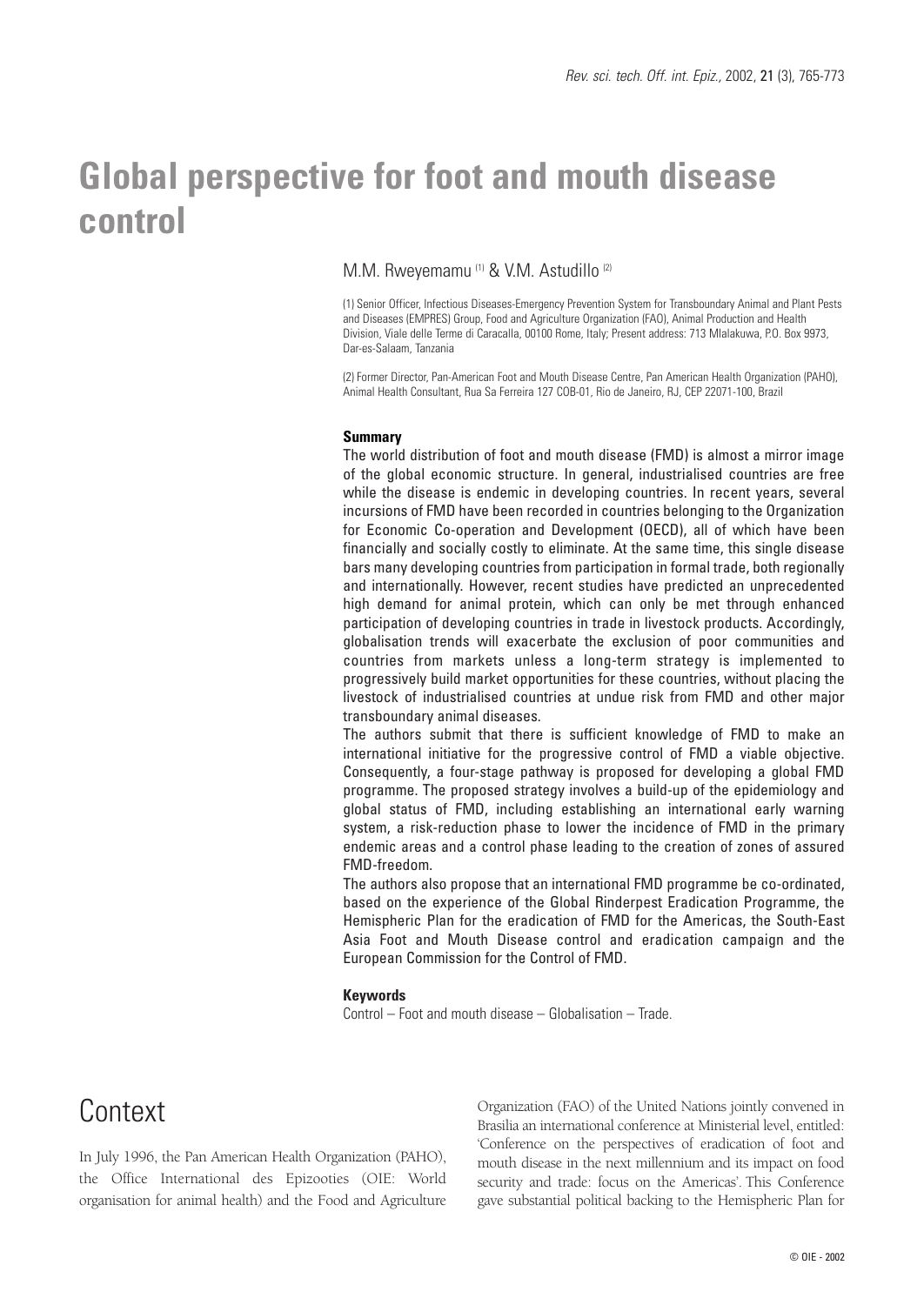the eradication of foot and mouth disease (FMD) from the Americas by 2009. The seventeen ministers from the Americas signed and launched the Declaration of Brasilia on FMD (2). While supporting the Hemispheric Plan as a disease control strategy, the Declaration emphasised the socio-economic benefits of eradicating the disease, particularly for small-scale producers, regional integration and economic development, as well as the link of FMD and other transboundary animal diseases (transboundary animal diseases have been defined by the FAO as those that are of significant economic, trade and/or food security importance for a considerable number of countries, which can easily spread to other countries and reach epidemic proportions and where control/management, including exclusion, requires co-operation between several countries), to food insecurity. Furthermore the Declaration included an explicit request, as follows:

*'Request FAO, OIE and PAHO to develop technical orientations towards the progress of FMD global eradication as well as the prevention of other important animal diseases in the world'.*

This was the first high-level meeting to call for global action against FMD.

In November 1996, The World Food Summit (WFS) recognised the pivotal, constraining role of animal diseases on food security, sustained animal agriculture and trade. Accordingly, the Heads of State and Governments included a pledge, under Commitment No. 3 of the World Food Summit Plan of Action (10), as follows:

*'Seek to ensure effective prevention and progressive control of plant and animal pests and diseases, including especially those which are of transboundary nature, such as rinderpest, cattle tick, foot and mouth disease, ... '.*

In the wake of the FMD outbreaks which occurred in 2001, especially in Europe and South America, the OIE and FAO convened an international conference on FMD. One of the key recommendations of this conference was a call for international action against major animal diseases, especially FMD, rinderpest and classical swine fever. This was further emphasised by the special ministerial meeting on FMD during the 31st Session of the FAO Conference, which urged the FAO, OIE and World Health Organization (WHO) to continue their joint efforts to seek an international solution to the problem of FMD and other transboundary animal diseases.

The international community has clearly and repeatedly expressed a desire for some form of internationally coordinated action against FMD. The questions raised are as follows:

– Can the control of FMD be clearly identified as beneficial to the international public?

– Is knowledge about the disease and the epidemiology of the disease sufficient to provide a basis for designing an international strategy against the disease?

– Does the technology exist to develop an international programme for effective prevention and progressive control of FMD?

– Could the national Veterinary Services, farming communities and society at large in FMD-affected and -free areas sustain an international programme against FMD?

– Do developing countries have adequate incentives for a demand-driven approach to comprehensive FMD control?

– Have sufficient resources been mobilised for the task?

# Issues for the global livestock sector

The world population has now reached the 6 billion mark and by 2020 it is expected to be about 8 billion. Estimates show that populations in developed countries will rise by approximately 0.2 billion while those in developing countries will increase by 2 billion during the same period (11). This is a major challenge for world food security. A number of studies have indicated that during the next fifteen to twenty years, the demand for livestock products can be expected to double. A joint study conducted by the International Food Policy, the International Livestock Research Institute (ILRI) and the FAO has predicted that if present consumption trends in developed countries are an indication of patterns in the future, increases in cereal consumption are likely to be much smaller than those observed for meat consumption. Estimates show that by 2015, 60% of meat and 52% of milk will be produced in developing countries, compared to 51% and 36%, respectively at present, and 37% and 26%, respectively, ten years ago (6).

About 75% of the poor live in rural areas in the developing world and 66% of these people keep livestock. In relative terms, livestock and fish are more important to the incomes of the very poor in the world than to the income of any other group. Income from milk, meat, eggs and fish is critical to food security of the poor in most of the world. Therefore, at the global level, the livestock sector is poised to grow with unprecedented rapidity and, at face value, this so-called livestock revolution provides a significant opportunity for livestock farmers in the poorer regions to partake in economic activities and provides a way for them to escape the poverty trap (6, 17).

Unlike fisheries, however, international trade in livestock products continues to be dominated by the industrialised countries, which represent about 80% of world meat export. Among the developing regions, Latin America and the Caribbean are the largest meat exporters, representing about 7% of the world total. An important shift in world meat trade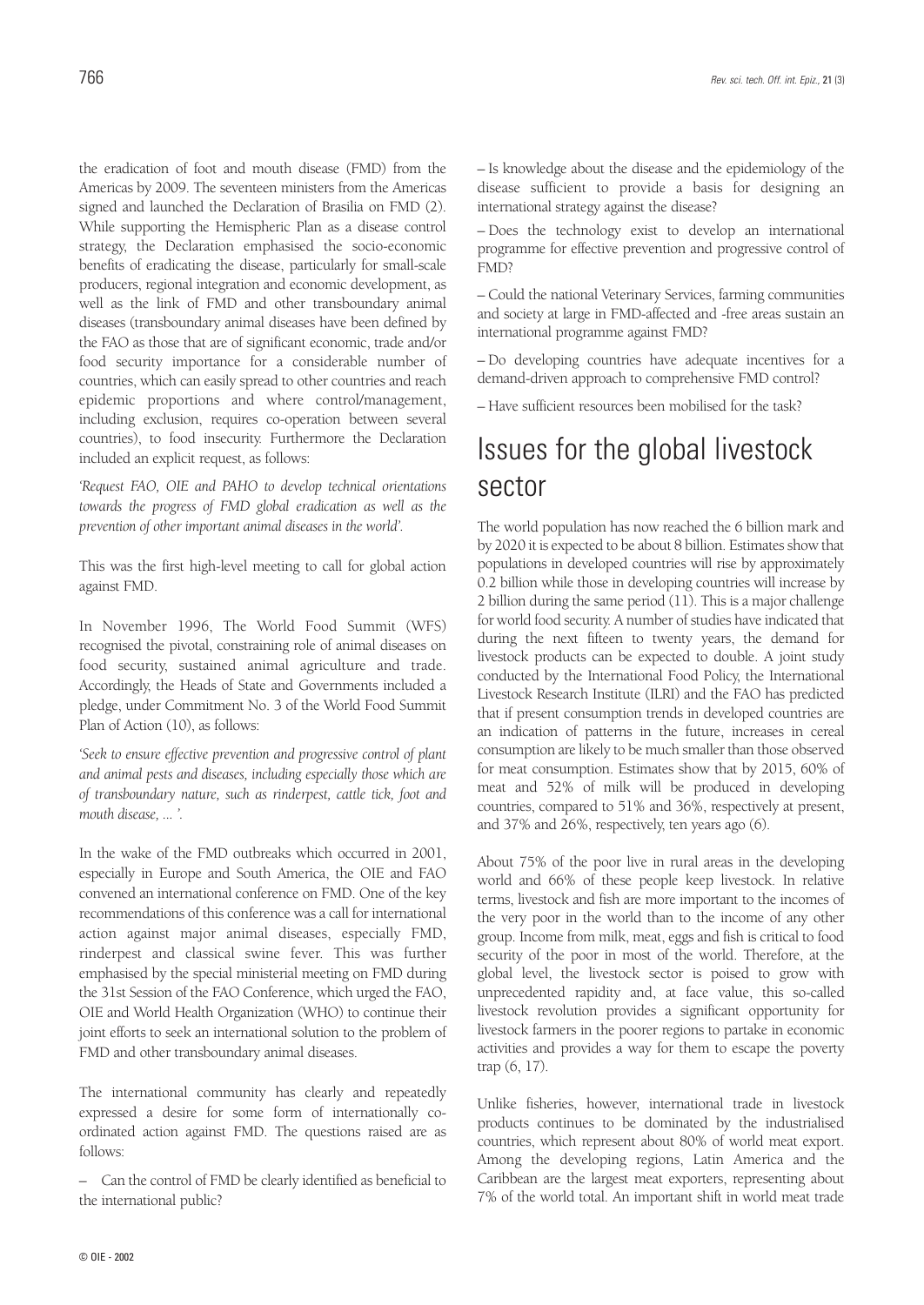occurred when the European Union changed from being a net importer of about 1 to 1.5 million metric tonnes (MT) of meat products at the beginning of the 1980s to a net exporter of about 2 million MT in the second part of the 1990s, mostly as a consequence of the Common Agricultural Policy. Nevertheless, livestock production in industrialised countries appears to be rapidly reaching saturation. The soaring demand for food of animal origin will increasingly have to be met by developing countries. Furthermore, market forces and the drive for globalisation of trade are bound to create increasing pressure for exports of livestock products from developing countries much in the same manner as for other agricultural products, such as fish, vegetables, grains and flowers (6).

# Foot and mouth disease control as an international public good

An issue must be demonstrably beneficial to the general public to be regarded as being of public interest, or as a public good. Apart from the impact of FMD on animal health, the disease has been described by Rweyemamu and Leforban as the most important constraint to international trade in animals and animal products, which restricts trade in a south-to-north direction (21). They have shown that the world distribution of this one disease is almost a mirror image of the world-wide global economic structure with the high-income, industrialised countries being generally free from FMD, while the disease is persistently endemic in low-income countries suffering from food deficits. Furthermore, they argued that effective and sustained control of FMD at any geographical level could only be achieved through inclusive area-wide programmes rather than through compartmentalisation.

Foot and mouth disease is now, more than ever, a concern to both poor countries and rich nations, to poor farmers as much as to rich farmers. A recent Department for International Development (DFID)-ILRI study has ranked FMD as the disease that most affects livestock productivity of small-scale farmers, especially in Asia (19) while a consultative document by the FAO has identified FMD as one of the key impediments to the access of poor livestock farmers to formal markets (12).

The recent spread of FMD has demonstrated that a long period of freedom from the disease provides no protection against further outbreaks. The cost of controlling FMD incursions into countries belonging to the Organization for Economic Co-operation and Development (OECD) has been enormous. For example, the direct cost for controlling FMD in Taipei China in 1997-1998 was estimated at approximately US\$400 million, while the indirect cost was about US\$1.6 billion per year (27) and the overall economic impact was estimated to be as high as US\$6.9 billion (26). A relatively limited epidemic (26 outbreaks) in the Netherlands during 2001 is estimated to have cost about US\$250 million, excluding about US\$100 million in lost income for affected farmers and substantial amounts of lost income for a variety of other companies and sectors, ranging from slaughterhouses to the tourist trade (16). The most dramatic, however, was the recent epidemic of FMD in the United Kingdom (UK) which is estimated to have cost the food and farming industry about US\$7 billion and the leisure and tourism industry another US\$7 to US\$9 billion (25).

With the inevitability of globalisation and in order to safeguard world animal agriculture and trade, it is becoming increasingly imperative that FMD be controlled at the source in developing countries, where the disease is still endemic. Industrialised countries therefore show self-interest when supporting schemes for the control of FMD at source in developing countries. On the other hand, there is need to create conditions that would permit progressive access to formal markets by poor livestock farmers in developing countries. As already remarked, trade in livestock products is currently dominated by industrialised countries. Accordingly, globalisation trends will exacerbate the exclusion of poor communities and countries from markets unless a long-term strategy is implemented to progressively build market opportunities for these countries, without placing the livestock of industrialised countries at undue risk from FMD and other major transboundary animal diseases (12, 14). Therefore, it is important for the international community both to support schemes for the control of FMD and other major epidemic diseases of livestock and to set a pathway approach that would offer countries access to market opportunities progressively, as successive new 'sanitary steps' are attained.

## Factors which favour international control

As demonstrated above, there is already an international consensus for some form of action to ensure effective prevention and progressive control of FMD. Therefore, an international initiative for FMD control would be driven by demand.

As discussed elsewhere, many critical areas still require strategic research (9). Nevertheless, from the perspective of programme management, there is sufficient knowledge on FMD to launch an international initiative for making global FMD control an attainable objective. This knowledge is as follows:

– in general, the disease presents recognisable clinical signs. There are laboratory tests for the specific diagnosis and identification of causal strains (15). In endemic areas and for the purpose of a control programme, specific confirmation of every case is not necessary. Once laboratory confirmation has been obtained, epidemiologically connected outbreaks can be assumed to be due to the same virus strain. Therefore, tactical sampling would be sufficient to monitor disease, at least during the early stages of the control programme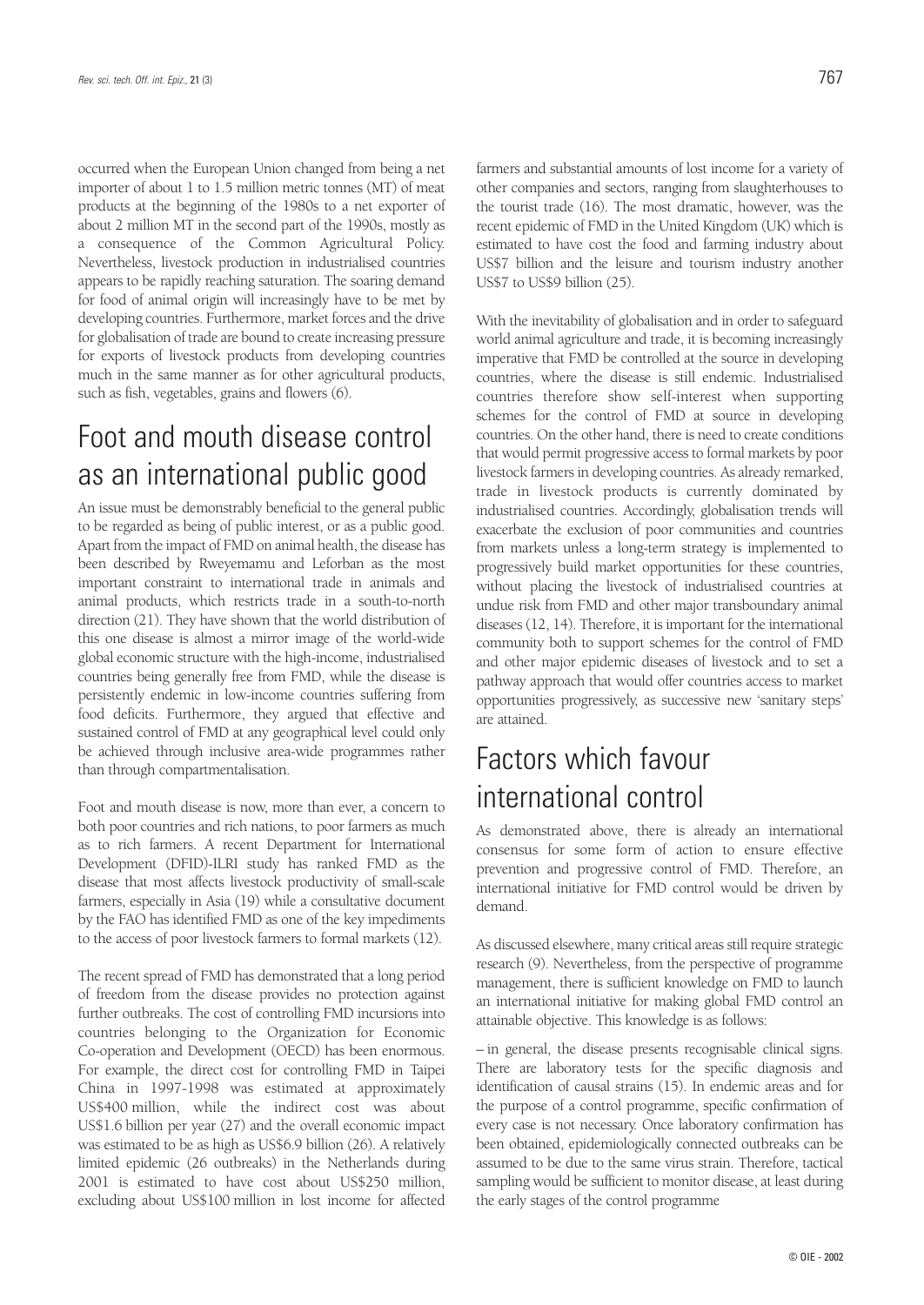– currently available vaccines, provided they are well handled, are of sufficiently good quality for international campaigns. Thus vaccines of guaranteed safety (innocuity), with a minimum potency of 6 cattle protective dose 50 ( $PD_{50}$ ) can be applied, guaranteeing over 80% protection in vaccinated animals and inducing an immunity of one year or longer in animals vaccinated more than once (5, 7, 8, 13, 22)

– work conducted in South America has increased knowledge of the dynamics of disease in endemic areas; thus, the basic elements for designing a control programme can be defined (3)

– structural reforms in many developing countries mean that it may be possible to organise programmes, which are supervised by the public sector, but which might not necessarily depend on delivery to be conducted everywhere by the State.

# Veterinary Services in developing countries

As stated previously, FMD is endemic in the poorer regions of the world. The sustained control of FMD requires sociopolitical stability and ability to access all livestock by veterinary personnel. These requirements are in addition to the need for financial, material and human resources to supply and deliver vaccines, maintain effective surveillance systems and implement disease control strategies. The national Veterinary Services in developing countries have to compete for scarce resources but, unfortunately, they are often politically weak and fare badly when the resources are distributed. Furthermore, in several cases, economic structural adjustment programmes tend to weaken the administrative, legal and financial capacity for dealing with major animal disease outbreaks. Consequently, progress in the control of FMD cannot rely on internal resources and management alone.

Since the mid-1980s, structural adjustment programmes in developing countries have led to a demand for the privatisation of veterinary services, thus aiming at drastically diminishing the role of the state in these activities. Animal health was considered a private benefit and Veterinary Services were regarded essentially as providing an animal health care delivery system. Issues such as the sale of veterinary medicines and vaccines, provision of clinical services or undertaking of vaccination therefore obtained priority in the implementation of privatisation programmes. Surveillance, early warning, laboratory diagnostic services, planning, regulation and management of disease control programmes, as well as ensuring the quality and safety of animal products were secondary considerations. The concepts of control of epidemic diseases and international obligation to manage and report on these diseases were overlooked. As a result of restructuring and decentralisation, government veterinary officers were often placed under the control of regional and local authorities within a general agricultural extension system. Thus, the chain of

veterinary command that required notification of disease outbreaks enabling a response to disease emergencies and which also ensured the management of national disease control programmes, was often dismantled.

The combination of reduced financial resources and an improperly organised national Veterinary Service has led to a deterioration in animal health services resulting in epidemic diseases often spreading unchecked. Any international programme for co-ordinated FMD control must therefore also address the structure and efficiency of national Veterinary Services. While many delivery aspects can be implemented by the private sector, national Veterinary Services must not abrogate their responsibilities. Effective control of FMD requires that the government be accountable for the planning, coordination and quality assurance of the disease control programme. The national Veterinary Service should also involve the farming and trading communities. Furthermore, in many countries, the authority to manage routine veterinary activities would need to be decentralised. Nevertheless, the national Veterinary Services need to be empowered in such a way to ensure accountability for the nation-wide status of FMD.

# Elements of a strategy for a global programme for foot and mouth disease

Many disease control strategies tend to be based on controlling disease where the disease exists in the epidemic form and is therefore readily visible. It is also easier to secure resources for controlling visible epidemics than for targeting the invisible and insidious disease. Usually, economic benefits can also be readily realised by controlling epidemic disease. To safeguard against FMD and create free zones, countries or regions often interpose a vaccination zone or 'cordon sanitaire' comprising a buffer zone and surveillance zone, as defined in the OIE International Animal Health Code (18). The most well known such zone is the buffer zone in Thrace (Turkey), instituted by the European Commission for the Control of FMD.

Experience in South America shows that sooner or later, the integrity of such buffer zones is breached. Consequently, a scheme was devised which is based on eco-systems and which takes into account the dynamics of FMD, the farming systems and cattle movements to identify primary endemic areas (i.e. virus maintenance areas), secondary endemic areas (i.e. areas of virus propagation) and epidemic areas (i.e. areas of explosive outbreaks) (4). The most cost-effective and sustainable strategy for FMD control was that which targeted first the primary endemic eco-system. If disease is first brought under control in this eco-system, sustained control in the other two zones is relatively easier to achieve. This approach, together with improvements in vaccine quality and the involvement of the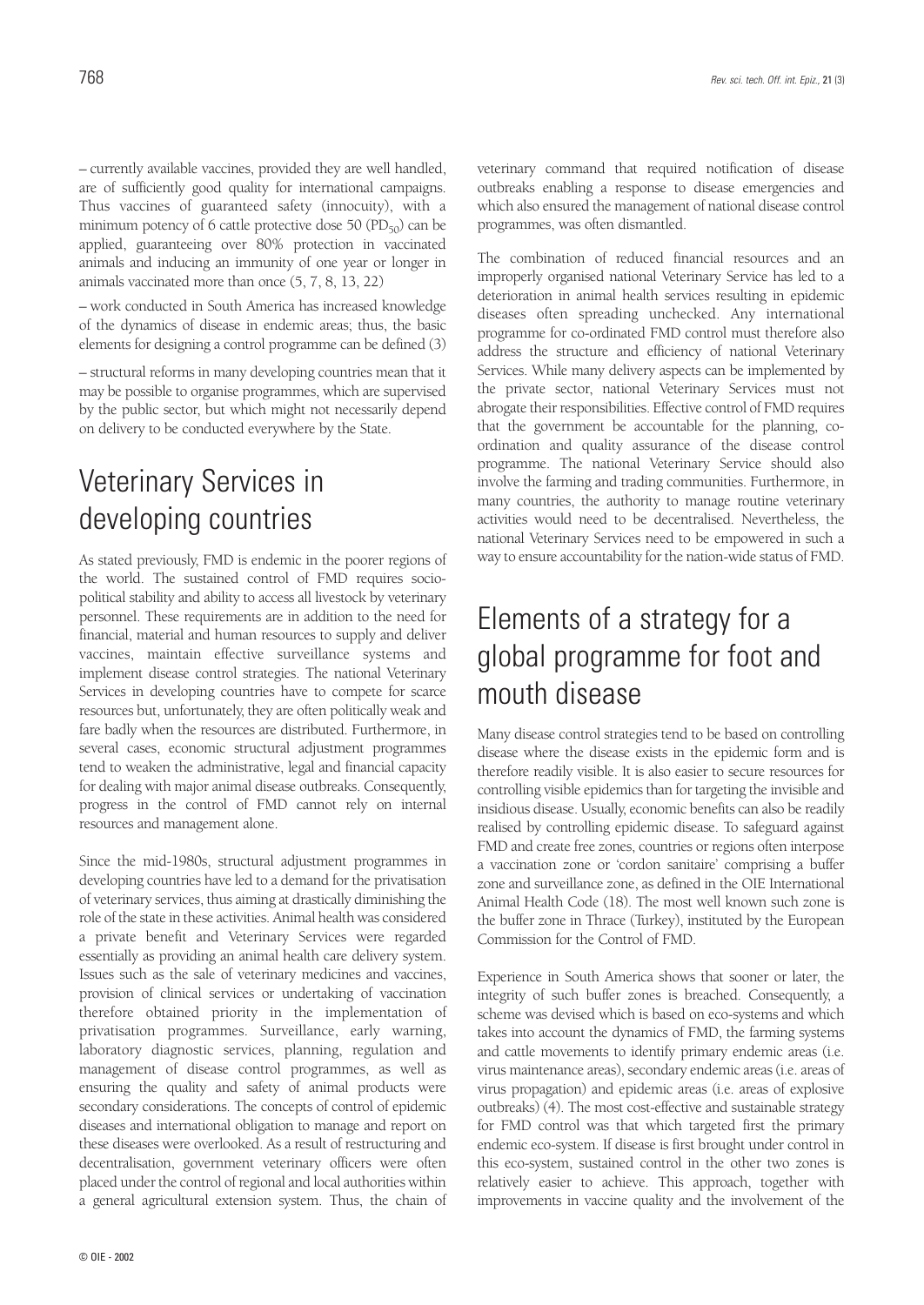farming and trading communities (the so-called 'social participation'), have been the hallmark of the Hemispheric Plan for controlling FMD in the Americas, especially the Mercosur (3).

The authors therefore advocate that if an international programme for FMD control is devised, the programme should evolve as described below.

### **Definition phase**

This phase would comprise the following elements:

– enhancing the diagnostic capacity at the national and regional levels, supported by a strengthened OIE/FAO World Reference Laboratory for FMD to ensure a global repository of FMD virus strains and their genetic and biological characterisation

– an epidemiological study to establish an understanding of likely primary endemic areas and the movement of animals from such areas

– setting up an international system for global information and early warning for FMD and other major transboundary animal diseases which would take account of the official reporting system of the OIE as well as disease investigation in the field and epidemiological and laboratory studies to aid prediction modelling and early warning on an international level

– support for strategic research targeted at enhancing FMD control in endemic areas, including robust field or penside diagnostic kits, multi-valency, heat-stable vaccines which induce persistent immunity, epidemiological studies and policies which facilitate animal health delivery (9).

### **Risk reduction phase**

This phase would involve internationally sponsored FMD control action in primary endemic areas in order to establish, in a relatively short time (about five years), regional (or international) sanitary barriers or buffer zones. The definition of such sanitary barriers would be that they would be infected and deemed, by the evaluation above, to contain regionally important primary endemic areas. These zones would therefore differ from the traditional concept of a buffer zone separating infected and free areas. The strategy for FMD control within each zone would include targeted vaccination of all bovines within epidemiologically defined areas. The inclusion of other species in such a vaccination programme would need to be justified on either local epidemiological grounds or the pathotropism of the FMD virus strain that is endemic in the area. The vaccine of choice would be high potency, oiladjuvanted, applied at six-monthly intervals in animals under 24 months of age and once a year in older animals. Experience with FMD in South America and with rinderpest control in Africa has shown that the quality of vaccine is best guaranteed through independent quality control testing (1, 20, 24).

Potential regional sanitary barriers could be located in the following areas:

– Indo-China (southern area of the People's Republic of China and neighbouring countries)

- South Asia (Afghanistan, Pakistan, India and Bangladesh)
- Iran and Caucasian Europe

– the Horn of Africa (Sudan, Uganda, Eritrea, Ethiopia, Somalia and Kenya)

– the northern part of Southern African Development Conference (SADC) (Mozambique, Malawi, Tanzania, Zambia and Angola)

– Sahelian West Africa (especially Mali, Niger and Chad)

– the Andean Region of South America, including Amazonian Brazil.

In Africa, FMD control would be complicated by the virus having a permanent carrier, i.e. the African buffalo (*Syncerus caffer*). Nevertheless, experience from Southern Africa has shown that this problem can be contained through practices or structures that minimise contact between livestock and the buffalo population (23).

Such international action may need to be supplemented by targeted vaccination of livestock within national primary endemic zones where these are outside the regional/ international sanitary barriers.

### **National/regional control programmes phase**

This phase would comprise the following:

– maintenance of all the activities initiated during the preceding phases, including the vaccination programme within the regional/international sanitary barriers and the national primary endemic areas

– risk-based FMD surveillance throughout the important ecosystems in order to define where infection might reside beyond the primary endemic areas

– targeted vaccination in the high-risk areas, defined by the above study. The success of the risk reduction phase would also determine the number and size of foci where livestock should be vaccinated.

### **Foot and mouth disease-free zones**

Following the above measures, many countries would have succeeded in eliminating endemic FMD (except for African buffalo reservoirs, which, as stated above, could be segregated). Accordingly, many developing countries would have access to FMD-free zones, guaranteed by a system of institutionalised surveillance. Such expanding zones would offer the possibility for developing countries to increasingly participate in formal markets for livestock products without undue risk to the health of importing countries.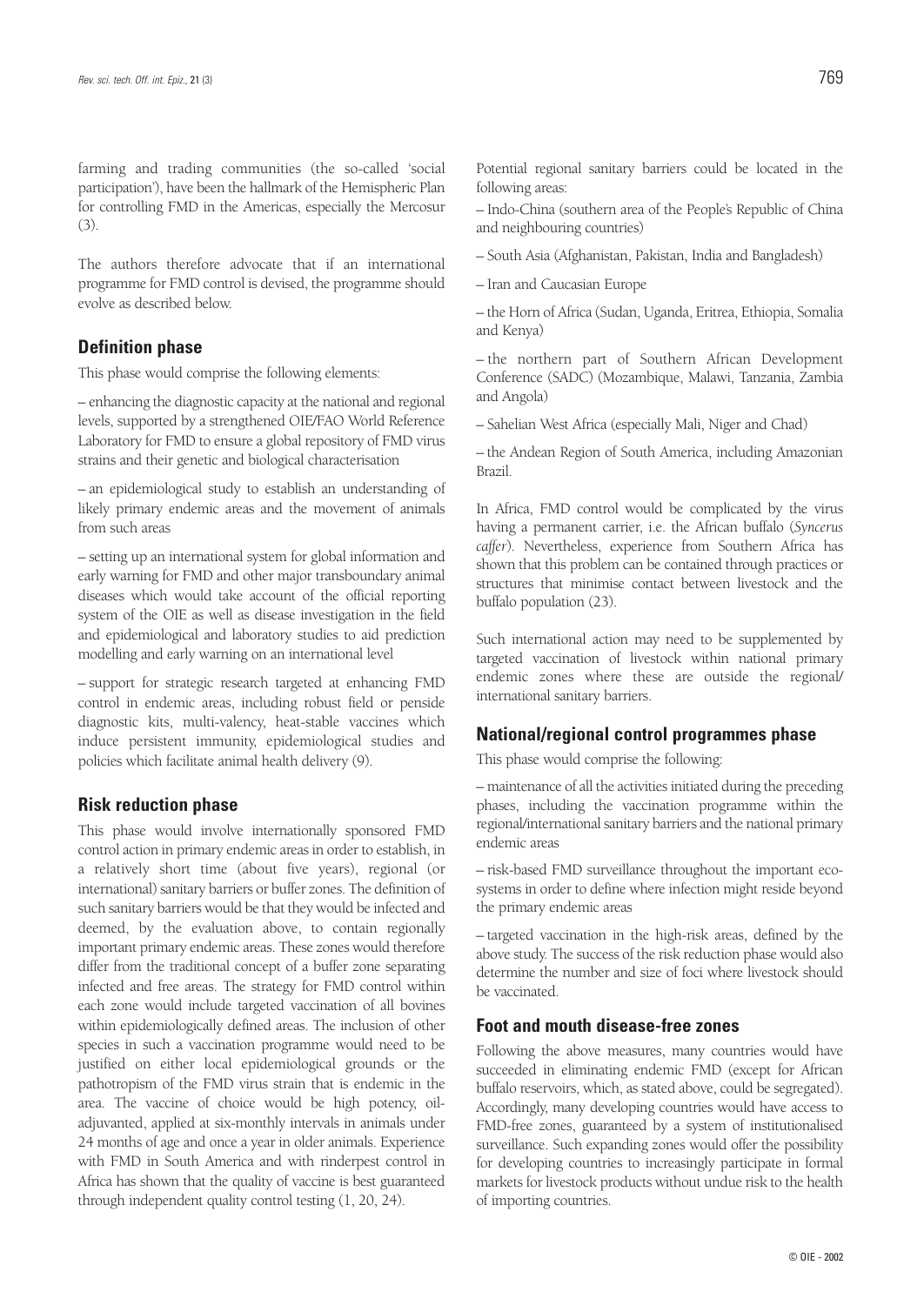The four-stage strategy described above is a progressive risk management strategy involving risk-based epidemiological surveillance and targeted vaccination rather than generalised, nation-wide blanket vaccination of all livestock in developing countries.

### International co-ordination

Experience with the Hemispheric Plan for FMD in the Americas, the Global Rinderpest Eradication Programme (GREP), the South-East Asia Foot and Mouth Disease control and eradication campaign and the European Commission for FMD has shown that it is not necessary to run a large, centrally co-ordinated global campaign as was the case for smallpox eradication. An international initiative for FMD control might comprise the following elements:

*a)* a global secretariat of a small number of staff with several functions, as follows:

– collection and analysis of global FMD data (primarily building on regional databases)

- epidemiological analysis and advice on strategies
- assistance with formulation of regional strategies
- monitoring of progress
- forum for expert meetings and reviews
- publication and dissemination of reports
- links with regional units
- links with relevant international research establishments

– same functions as the global secretariat

– more direct involvement in supervising national activities and management of resources.

While it is desirable to co-ordinate funding, financial resources for national, regional and global facilities do not have to originate from the same source. Such funds are also unlikely to be managed centrally.

Mobilising resources is likely to be a far greater hurdle to overcome than the technical constraints for international action against FMD. Nevertheless, such action is urgent and needed both to help poor communities/countries to aspire to gaining access to formal markets for livestock products and to protect the livestock industry of the rich nations. Thus, effective prevention and progressive control of FMD is in the interest of the international community. The issue can be considered as a classical case for the benefit of the international public. Therefore, FMD must be tackled on a regional basis with global co-ordination. The successful eradication of rinderpest and FMD would create a climate which would be conducive for dealing with other transboundary animal diseases.

■

### **Perspectives de lutte contre la fièvre aphteuse à l'échelle mondiale**

M.M. Rweyemamu & V. Astudillo

#### **Résumé**

La répartition géographique de la fièvre aphteuse dans le monde est le reflet quasi fidèle de la situation économique mondiale. Alors que les pays industrialisés en sont généralement indemnes, la maladie est enzootique dans les pays en développement. Au cours des dernières années, la fièvre aphteuse a fait plusieurs incursions dans les pays membres de l'Organisation de coopération et de développement économiques ; dans tous ces pays, son élimination s'est soldée par un coût financier et social élevé. Parallèlement, cette maladie empêche à elle seule de nombreux pays en développement de participer officiellement aux échanges commerciaux, que ce soit à l'échelle régionale ou internationale. Des études récentes prévoient toutefois une progression sans précédent de la demande de protéines animales qui ne pourra être satisfaite qu'au prix d'une participation accrue des pays en développement au commerce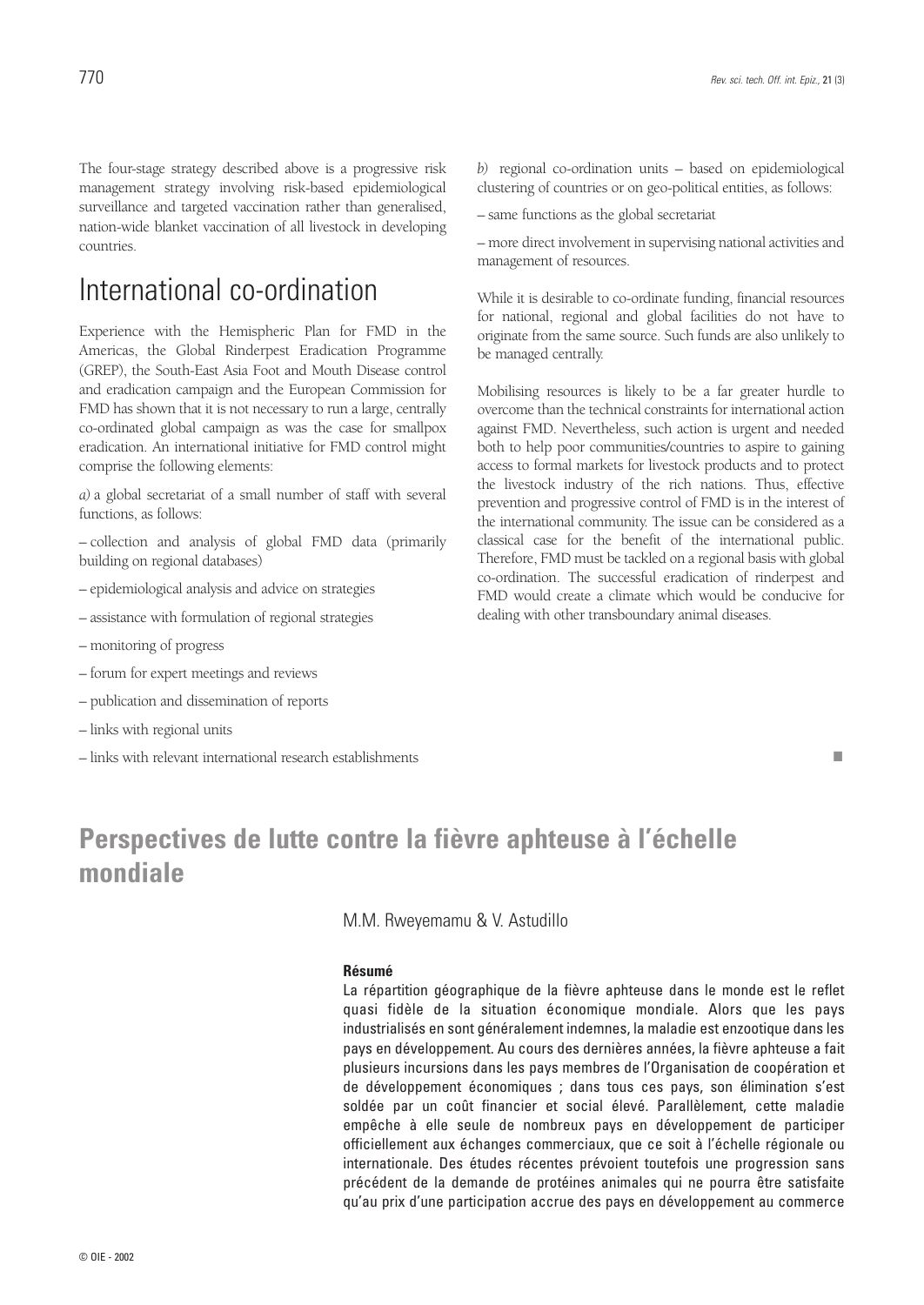des produits d'origine animale. La mondialisation va donc aggraver l'exclusion des collectivités et des pays les plus démunis des marchés, à moins qu'une stratégie à long terme ne soit élaborée pour ouvrir graduellement de nouveaux débouchés à leurs produits, sans pour autant exposer les élevages des pays industrialisés aux risques excessifs que représentent la fièvre aphteuse ou d'autres maladies animales transfrontalières graves.

Les auteurs laissent entendre que l'on dispose de connaissances suffisantes sur la fièvre aphteuse pour envisager raisonnablement la mise en œuvre d'une initiative internationale visant à son éradication progressive. Une démarche en quatre étapes est donc proposée en vue de l'élaboration d'un programme mondial contre la fièvre aphteuse. Cette stratégie implique l'intensification des efforts concernant l'épidémiologie et le statut de la fièvre aphteuse dans le monde et comprend, entre autres, l'instauration d'un système international d'alerte précoce, une phase de réduction des risques visant à réduire l'incidence de la fièvre aphteuse dans les zones enzootiques primaires et une phase de prophylaxie destinée à créer des zones confirmées indemnes de fièvre aphteuse. En outre, les auteurs proposent un programme international coordonné contre la fièvre aphteuse, qui s'inspirerait de l'expérience acquise dans le cadre du Programme mondial d'éradication de la peste bovine, du Plan hémisphérique d'éradication de la fièvre aphteuse pour les Amériques, de la Campagne contre la fièvre aphteuse en Asie du Sud-Est et de la Commission européenne de lutte contre la fièvre aphteuse.

#### **Mots-clés**

Échanges internationaux – Fièvre aphteuse – Mondialisation – Prophylaxie.

■

### **Las perspectivas de lucha contra la fiebre aftosa a escala mundial**

M.M. Rweyemamu & V. Astudillo

#### **Resumen**

La distribución de la fiebre aftosa en el mundo es casi una imagen especular de la estructura económica mundial. En general, los países industrializados están libres de la enfermedad, que en cambio es enzoótica en los países en desarrollo. En los últimos años se han producido varios brotes de fiebre aftosa en países de la Organización de Cooperación y Desarrollo Económicos, todos los cuales han resultado muy onerosos en términos tanto económicos como sociales. Al mismo tiempo, la sola presencia de esta enfermedad impide que muchos países en desarrollo participen en el comercio oficial de ámbito regional o internacional. No obstante, varios estudios recientes permiten augurar que la demanda de proteínas animales alcanzará pronto niveles sin precedentes, que exigirán inapelablemente una mayor participación de los países en desarrollo en el comercio de productos pecuarios. En este sentido, las tendencias propias de la mundialización agudizarán la exclusión de los países y las comunidades pobres de los mercados, a menos que se aplique una estrategia a largo plazo que ofrezca progresivamente oportunidades comerciales a esos países sin que ello entrañe a su vez, para el ganado de países industrializados, un riesgo indebido de contraer la fiebre aftosa u otras enfermedades animales transfronterizas de importancia. Los autores postulan que los conocimientos actuales sobre la fiebre aftosa son lo bastante amplios como para que resulte viable una iniciativa internacional para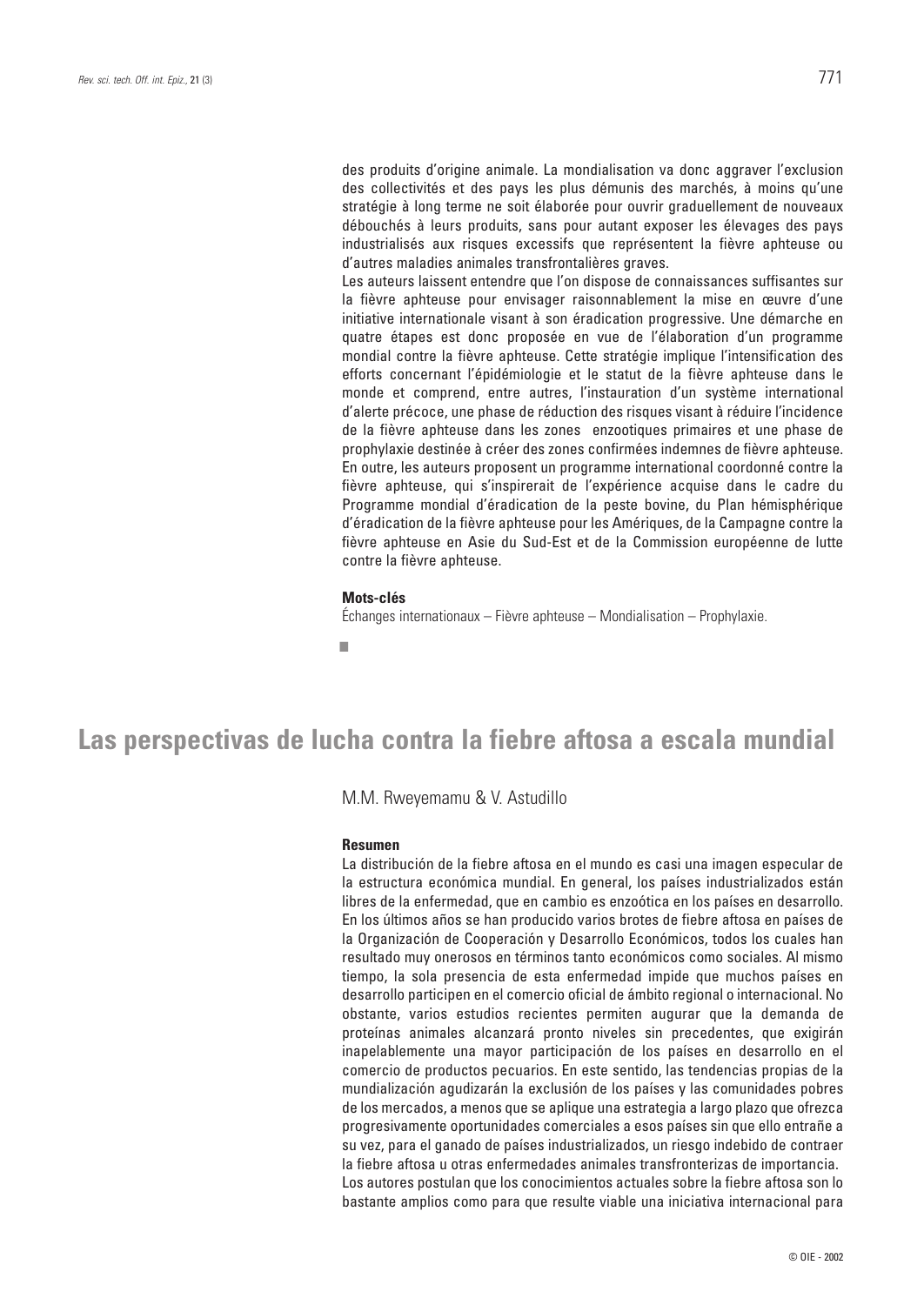controlar progresivamente la enfermedad. Proponen, en este sentido, un proceso en cuatro etapas para llevar a cabo un programa mundial sobre la fiebre aftosa. La estrategia que proponen pasa por un conocimiento más exhaustivo de la epidemiología y la situación mundial de la fiebre aftosa (incluida la creación de un sistema internacional de alerta precoz), una etapa de reducción del riesgo para aminorar la incidencia de la enfermedad en las zonas enzoóticas primarias y una etapa de control que culmine con la creación de zonas garantizadas libres de fiebre aftosa.

Los autores proponen asimismo que se coordine un programa internacional de lucha contra la fiebre aftosa, basado en la experiencia de otros dispositivos como el Programa Mundial de Erradicación de la Peste Bovina, el Plan Hemisférico de Erradicación de la Fiebre Aftosa en las Américas, la Campaña contra la Fiebre Aftosa en Asia Sudoriental o la Comisión Europea para la Lucha contra la Fiebre Aftosa.

#### **Palabras clave**

Control – Fiebre aftosa – Intercambios internacionales – Mundialización.

■

# **References**

- 1. Alonso A., Casas Olascoaga R. & Bahnemann H.G. (1985). Production and quality control of foot-and-mouth disease vaccines in South America. *In* Food and Agriculture Organization (FAO) Report of the Session of the Research Group of the Standing Technical Committee of the European Commission for the control of FMD, Rio de Janeiro. FAO, Rome, 50-55.
- 2. Anon. (1996). Declaration of Brasilia, 12 July. *In* Prevention and control of transboundary animal diseases. Food and Agriculture Organization (FAO) Animal Production and Health Paper No. 133. FAO, Rome, 80-83.
- 3. Astudillo V.M. (1999). Strengthening Veterinary Services through restructuring and the participation of the private sector and specific groups. *In* Comprehensive Reports on Technical Items presented to the International Committee or to Regional Commissions, 1998. Office International des Epizooties, Paris, 13-23.
- 4. Astudillo V.M., Dora F.J. & Silva A.J.M. (1986). Ecosistemas y estrategias regionales de control de la fiebre aftosa. Aplicación al caso de Rio Grande do Sul, Brasil. *Bol. Cent. panam. Fiebre aftosa*, **52**, 47-61.
- 5. Cox S.J., Barnet P.B., Dani P. & Salt J.S. (1999). Emergency vaccination against foot-and-mouth disease: protection against disease and reduction in contact transmission. *Vaccine*, **17**, 1858-1868.
- 6. Delgado C., Rosegrant M., Steinfeld H., Ehui S. & Courbois C. (1999). – Livestock to 2020: the next food revolution. International Food Policy Research Institute (IFPPI), Food and Agriculture Organization of the United Nations, and International Livestock Research Institute. IFPPI Food, Agriculture and the Environment Discussion paper 28. IFPPI, Washington, DC, 72 pp.
- 7. Doel T.R. (1999). Optimisation of the immune response to foot-and-mouth disease vaccine. *Vaccine*, **17**, 1767-1771.
- 8. Doel T.R., Williams L. & Barnett P.V. (1994). Emergency vaccination against foot-and-mouth disease: rate of development of immunity and its implication for the carrier state. *Vaccine*, **12**, 592-600.
- 9. Donaldson A.I. & Alexandersen S. (2002). Predicting the spread of foot and mouth disease by airborne virus. *In* Foot and mouth disease: facing the new dilemmas (G.R. Thomson, ed.). *Rev. sci. tech. Off. int. Epiz*., **21** (3), 569-575.
- 10. Food and Agriculture Organization (FAO) (1996). Rome Declaration on world food security and world food summit plan of action. Food and Agriculture Organization, Rome (http://www.fao.org/docrep/003/w3613e/w3613e00.htm accessed on 3 June 2002).
- 11. Food and Agriculture Organization (FAO) (1999). The strategic framework for FAO 2000-2015. FAO, Rome, 58 pp. (http://www.fao.org/docrep/x3550e/x3550e00.htm accessed on 3 June 2002).
- 12. Food and Agriculture Organization (FAO) (2002). Improved animal health for poverty reduction and sustainable livelihoods. FAO, Rome (in press).
- 13. Garland A.J. (1999). Vital elements for the successful control of foot-and-mouth disease by vaccination. *Vaccine*, **17**, 1760-1766.
- 14. Kitching R.P. (1999). Foot-and-mouth disease: current world situation. *Vaccine*, **17**, 1772-1774.
- 15. Kitching R.P. (2000). The role of the World Reference Laboratories for foot-and-mouth disease and rinderpest. *Ann. N.Y. Acad. Sci*., 916139-916146.